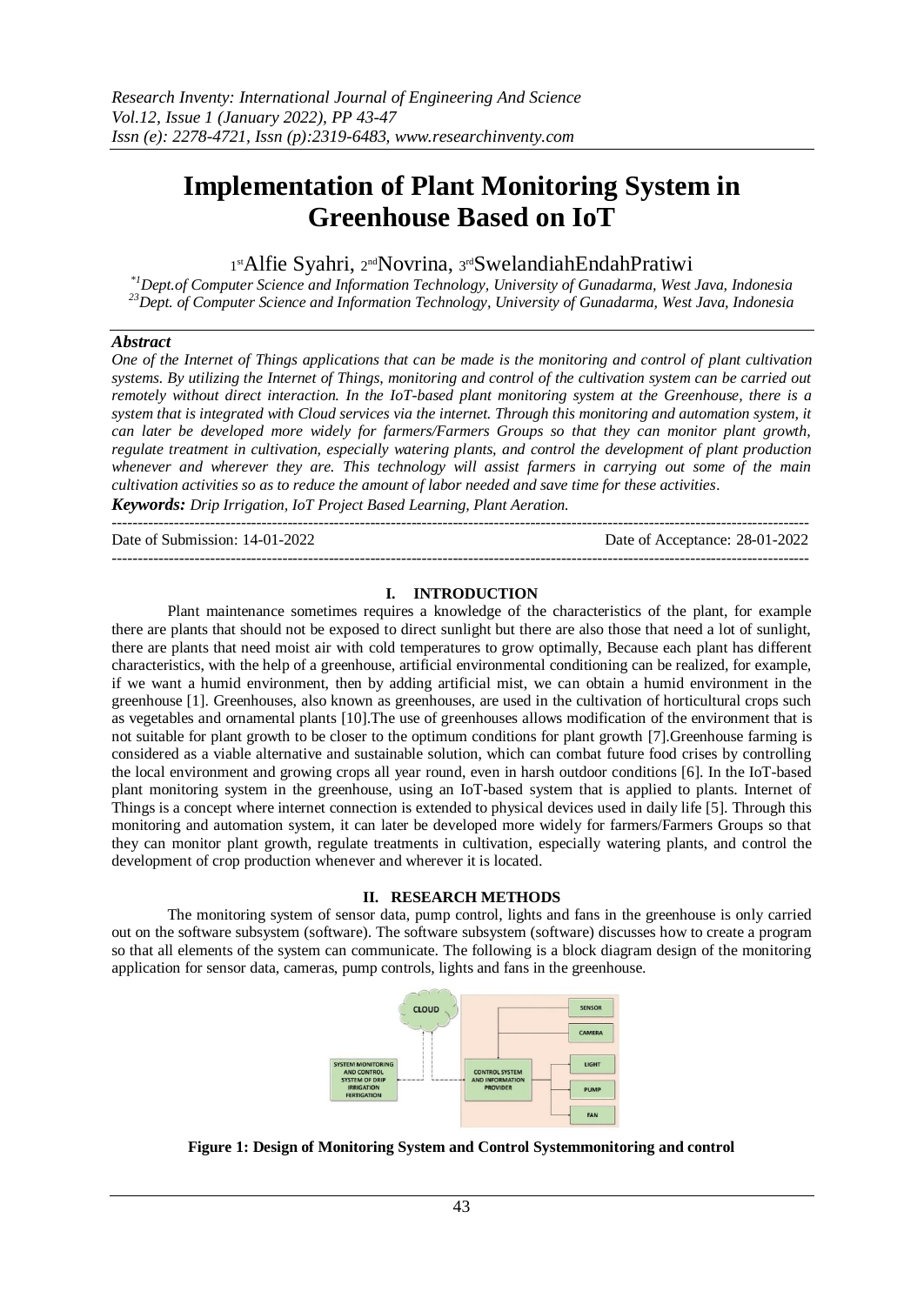On the block diagram of a crop irrigationsystem using the Internet of Things. In the diagram, it consists of 3 main blocks, namely the monitoring and control system of irrigation on the web, Cloud service (LoRaWAN) and the Control System and Information Provider using the Arduino and Raspberry Pi. The system on the web serves to read and send data to the cloud service. Cloud service serves to receive and store data as well as being a liaison between monitoring and controlling applications for hydroponic systems with control systems and information providers. The control system and information provider function to send sensor and camera data and read data on Cloud service for commands on pump, lights and fan.

### **III. IMPLEMENTATION OF IoT-BASED PLANT MONITORING SYSTEM AT GREENHOUSE 3.1. Monitoring System Implementation at Greenhouse**



**Figure 2: Installation in Greenhouse**

Figure 2 is a physical form of a monitoring system prototype in a greenhouse consisting of Arduino Mega as a sensor data processor, Raspberry Pi 4 as a web camera control, DHT22 as a temperature and humidity sensor, soil moisture as a growing media humidity sensor, LDR as a light sensor, pump as drip irrigation for plants, fan as room temperature regulator, lamp as room light regulator, relay as a control to turn on the pump if the soil on the plant is dry, fan if the temperature is more than the maximum limit that has been determined and lights if the light intensity in the room decreases.

### **3.1.1. Monitoring System Implementation at Greenhouse**



**Figure 3: Installation on Operation Center System**

The components used in the Operation Center System are components for data transmission. The Operation Center System can do remote monitoring without having to monitor plants in the greenhouse directly. The data that can be seen include sensor data for planting media humidity, air humidity, air temperature and light intensity.

### **3.2. TRIAL**

The sensor used to get the value of air temperature and humidity using the DHT22 sensor, the humidity of the growing media with the Soil Moisture sensor and the light intensity using the LDR sensor. The value obtained on the sensor is shown through a serial monitor which will be sent to the web for display. It shown in Figure 4.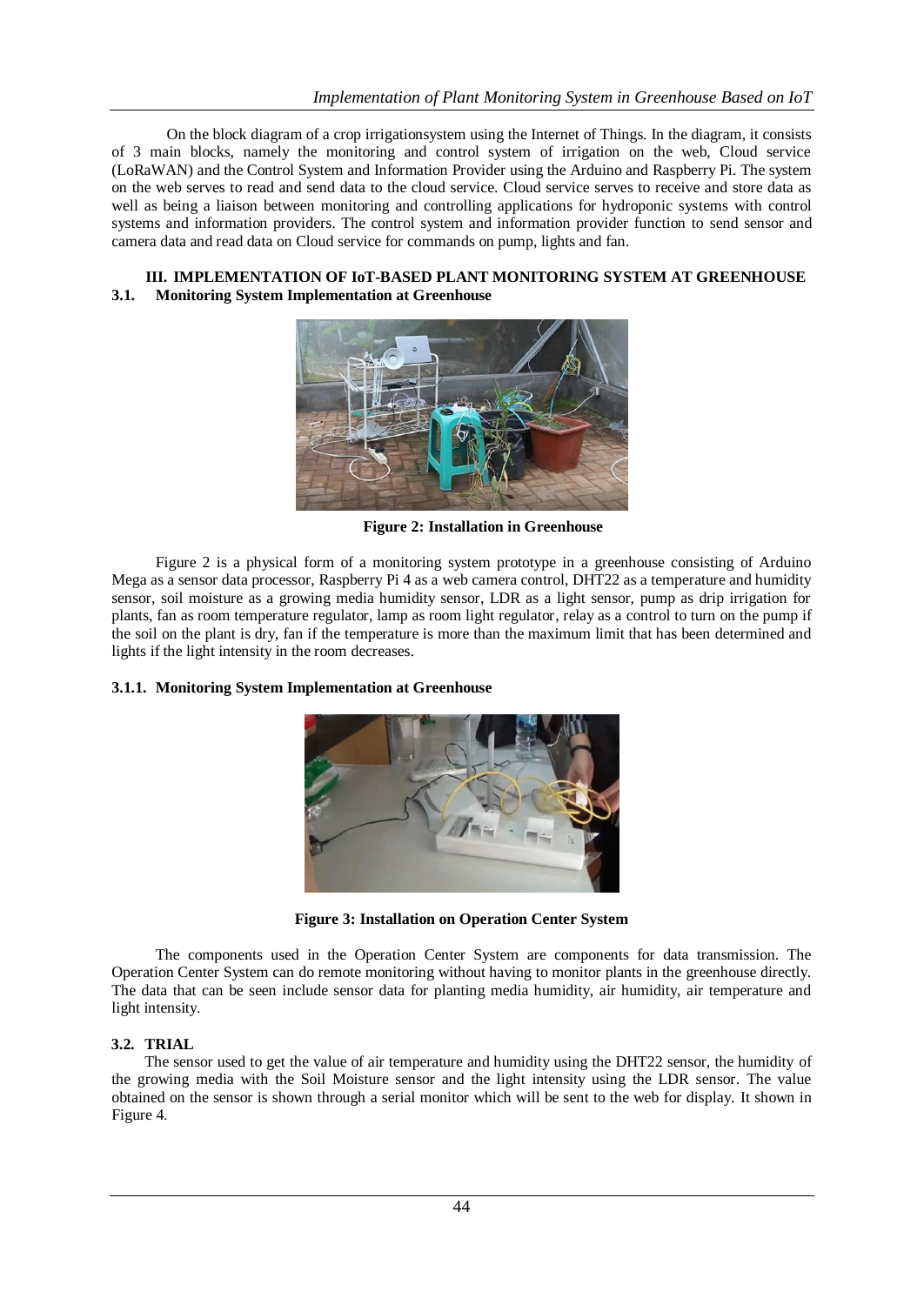| COM3                                                                                                                              |                   |                     |              |
|-----------------------------------------------------------------------------------------------------------------------------------|-------------------|---------------------|--------------|
|                                                                                                                                   |                   |                     | Send         |
| Air Temperature = $32.90$ C<br>Air Humidity = $65.50$<br>Humidity Of Planting Media = 48.88%<br>Light Intensity = 485             |                   |                     |              |
| Air Temperature = 32.90 C<br>Air Humidity = $65.50$<br>Humidity Of Planting Media = $49.66$ <sup>§</sup><br>Light Intensity = 469 |                   |                     |              |
| Air Temperature = 32.90 C<br>Air Humidity = $65.50$ <sup>§</sup><br>Humidity Of Planting Media = 50.34%<br>Light Intensity = 455  |                   |                     |              |
|                                                                                                                                   |                   |                     |              |
| $\vee$ Autoscroll Show timestamp                                                                                                  | Newline<br>$\sim$ | 9600 baud<br>$\sim$ | Clear output |

**Figure 4: Serial Monitor Display**

Showing the camera system, the camera view is clearly visible and can broadcast live conditions in the Greenhouse on a web. It shown in Figure 5.



**Figure 5: Camera View**

# **IV. RESULTS AND DISCUSSION**

Based on the results of the research that has been done, the Design of IOT-Based Plant Monitoring System in the Greenhouse has been implemented and is ready to be developed. The results that have been obtained are data on the value of light intensity, room temperature, temperature and humidity of planting media and live camera broadcasts at the Greenhouse.



**Figure 6: Greenhouse System and Operation Center System**

Based on Figure 6, the design has two places to monitor the Operation Center System and collect data from the sensors used in the Greenhouse System. The greenhouse system has several sensors to get the value of light intensity, room temperature, and humidity of the planting media and a camera which later will affect the output of the actuator which will be sent to the Operation Center System.The design we made uses 2 routers and 2 CPEs for data communication, using a Raspberry Pi 4 microcontroller and Arduino Mega and the sensors used are DHT 22, planting media humidity, LDR and Web camera.

The DHT22 is a digital relative humidity and temperature sensor. The DHT22 sensor uses a capacitor and thermistor to measure the air around it and outputs a signal to the data pin. DHT22 is claimed to have good reading quality, judging by the fast response of the data acquisition process and its minimalist size, as well as its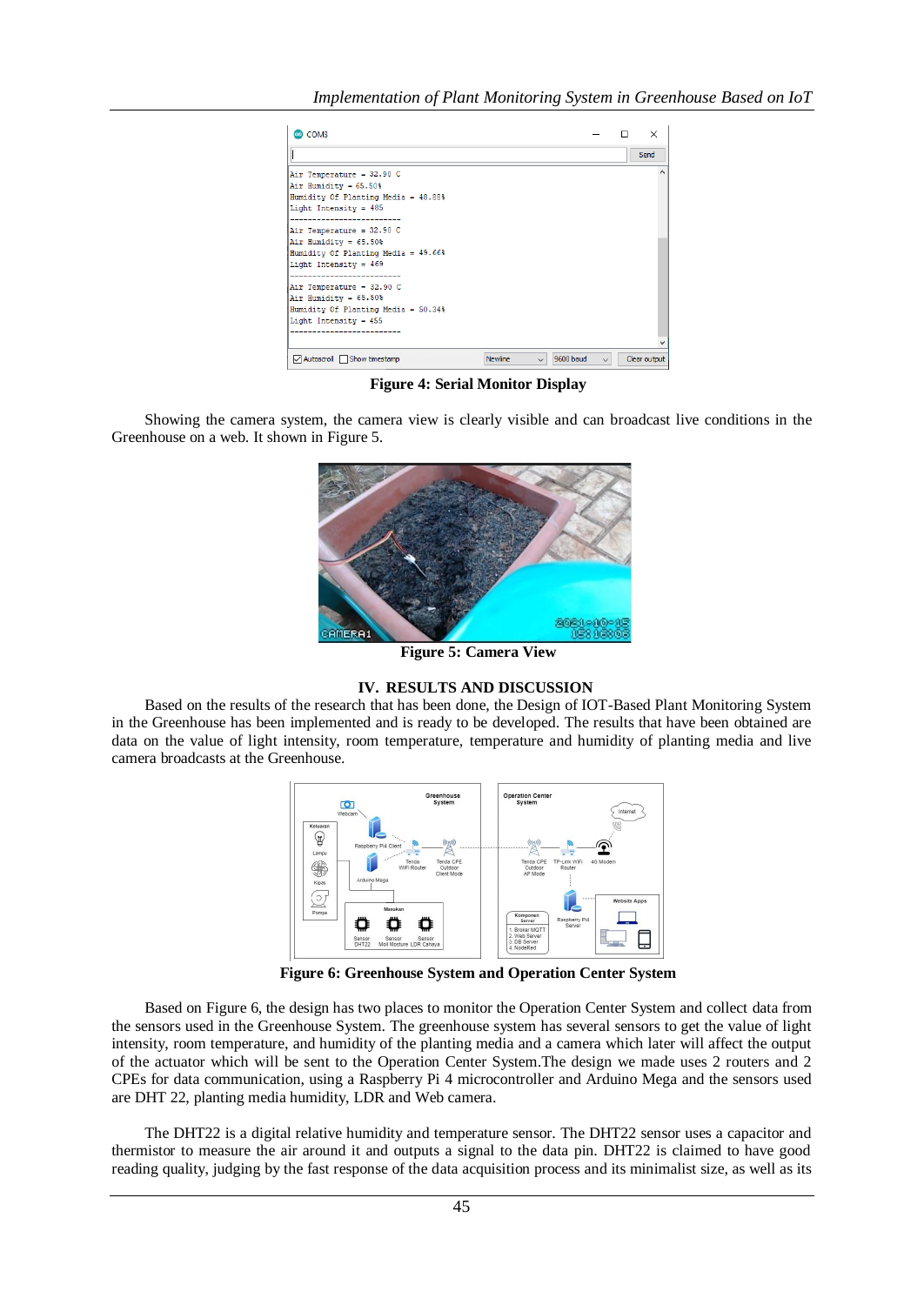| <b>Table 1: Sensor Data</b> |               |                 |                  |           |  |
|-----------------------------|---------------|-----------------|------------------|-----------|--|
| Number                      | Air Temp.     | Air             | Humidity Of      | Light     |  |
| of Trial                    | $(^{\circ}C)$ | Humidity $(\%)$ | PlantingMedia(%) | Intensity |  |
|                             | 32,30         | 66,00           | 42,13            | 479       |  |
| 2                           | 32,30         | 66,90           | 42,62            | 478       |  |
| 3                           | 32,30         | 66,60           | 42,52            | 478       |  |
| 4                           | 32,80         | 63,80           | 42,13            | 445       |  |
| 5                           | 32,70         | 63,60           | 42,03            | 450       |  |
| 6                           | 32,80         | 63,60           | 42,03            | 450       |  |
| 7                           | 33,00         | 62,90           | 14,66            | 434       |  |
| 8                           | 32,90         | 63,00           | 14,37            | 431       |  |
| 9                           | 32,90         | 36,20           | 14,47            | 437       |  |
| 10                          | 33,10         | 60,90           | 14,27            | 405       |  |

relatively low price when compared to a thermohygrometer [6]. The outputs of our design are lights, fan and pump.

Based on table 1, testing using these sensors can take an output according to the desired needs. In carrying out 10 experiments, experiments 1 to 6 obtained a stable value, while experiments 7 to 10 obtained a lower percentage of growing media humidity. The value obtained by the sensor will later affect the automation system for lights, fans and pumps to be turned off or on later.



**Figure 5: Website Design**

The website can display the value data obtained through graphs and live camera broadcasts to see the conditions that occur in the Greenhouse in real time.

### **V. CONCLUSIONS AND FURTHER RESEARCH**

The design of an IoT-based plant monitoring system at the Greenhouse will get results in the form of light intensity, room temperature, temperature and humidity of the growing media and live camera broadcasts at the Greenhouse using various sensors such as DHT22 sensors and humidity sensors. This design has a place to monitor the Operation Center System which later when implemented, plants can be monitored without having to come to the Greenhouse but only through the Operation Center System.

For further research, it will be realized at the Greenhouse by running an automation system on lights, fans and pumps and displaying the conditions that occur in the Greenhouse through the website to display graphic data obtained by each sensor and camera view.

### **VI. SUGGESTION**

Based on the system we created, our system can only be controlled automatically and cannot be controlled manually from the website. If the sensor cannot work properly, the output can be controlled accordingly. So we recommend adding a control system manually. On the website, we still use the local network by accessing the IP that has been created. It would be better if the website uses an official/paid domain to make it easier for users to access the website to monitor the system in the greenhouse.